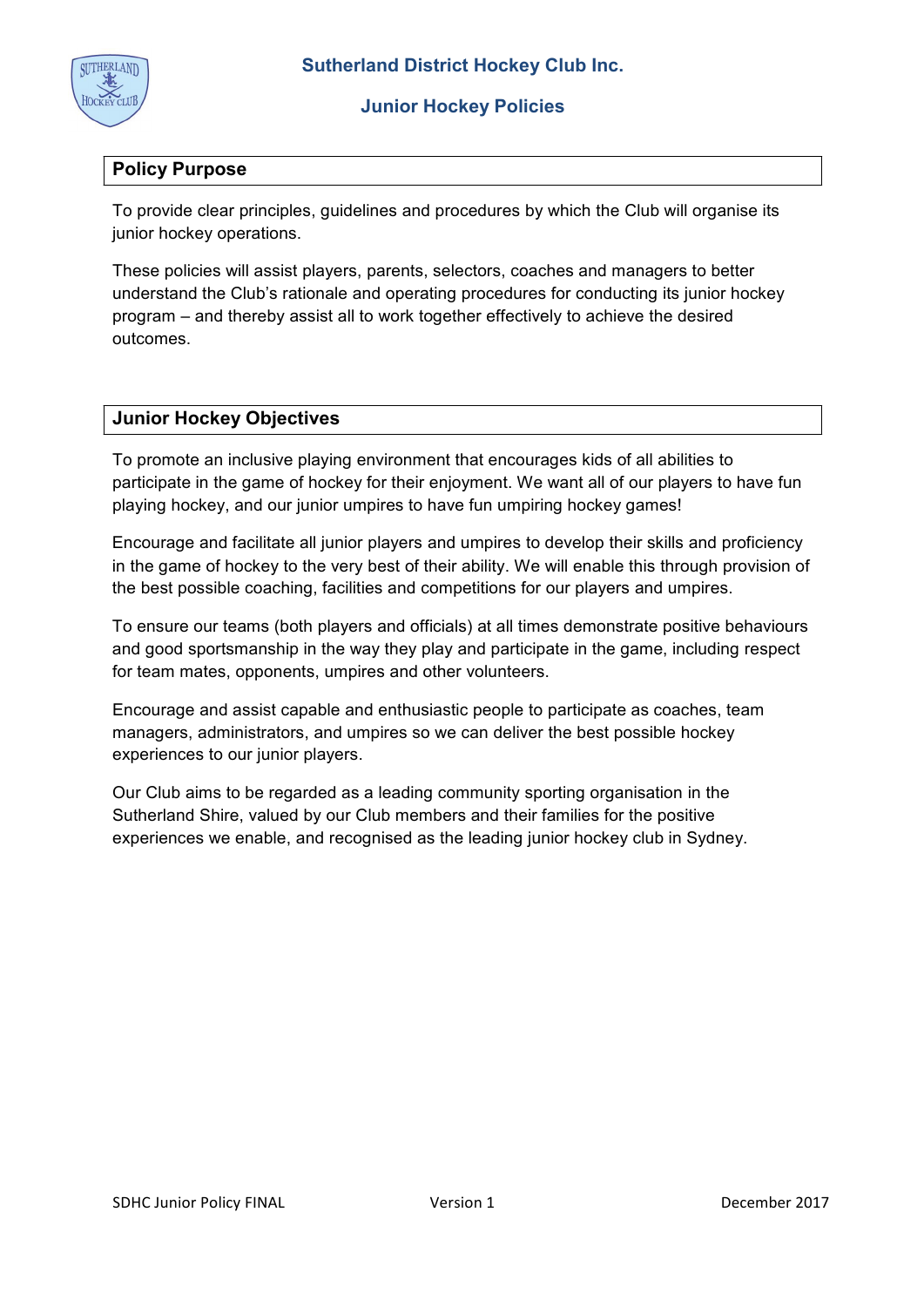

# **Playing with Sutherland Hockey Club – Minkey, u9, u11, u13, u15 and u17**

Sutherland Hockey Club will endeavour to field teams in the following winter hockey competitions where player numbers and coaching resources allow for teams to be entered:

- Sydney East Hockey Association Junior Competition (mixed): u11, u13, u15, u17
- Sydney Metro Competition (mixed): U15, U17
- Sydney South Hockey Association (girls): 2<sup>nd</sup> Grade, 1<sup>st</sup> Grade

Hockey games in the Sydney East Hockey Association Junior Competition are typically played on Saturday mornings, although games may occasionally be scheduled by the Association for Friday evenings in order to maximise opportunities for games to be played on limited synthetic surfaces. No team can be guaranteed a regular timeslot or day in which the team will play. Please take this into consideration when deciding to register with Sutherland Hockey Club.

Games in the Sydney Metro Competitions (u15 and u17) were played on Friday evenings at venues throughout Sydney in 2017, and we expect that arrangement will continue in 2018 onwards. Parents and players should be aware that the Club does not currently have Council's consent to play Metro hockey games on Friday nights at Sylvania Hockey Park, and we do not expect this to change in the short term.

Minkey (for children aged 5 to 8) and u9 Hockey activities will be run at Sylvania Hockey Park on Friday afternoons during school terms 2 and 3. Both Minkey and u9 hockey is deliberately non-competitive, with an emphasis on participation and fun. There is a focus on skill development in a non-pressure environment, and participation in small sided games provides an easy introduction to playing hockey.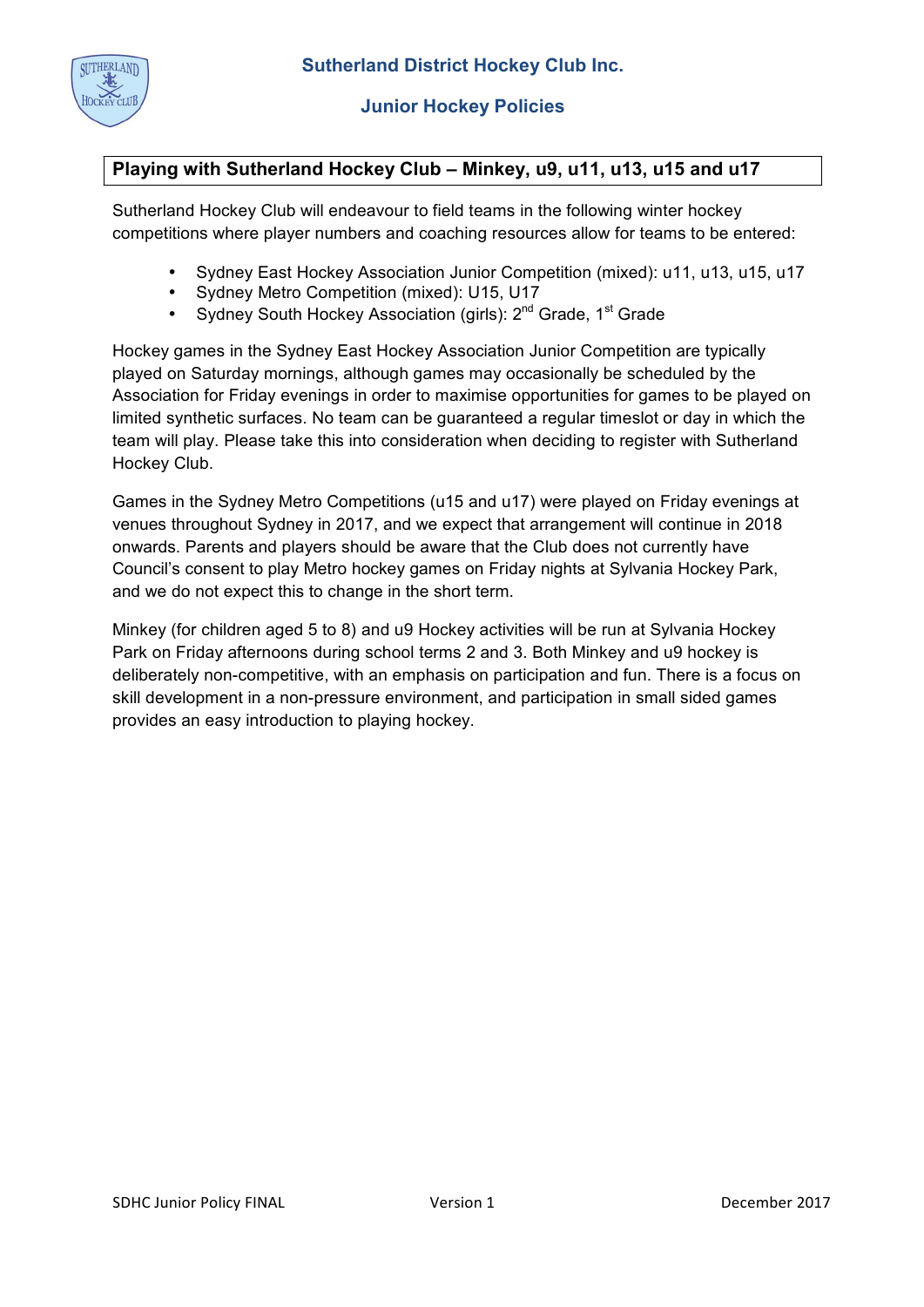

## **Junior Management Structure**

The Club's Committee is ultimately responsible for the operation of the Club's junior hockey program – as it is for the men's and women's hockey programs. These policies governing the operation of the junior hockey program are approved by the Committee.

The Club's Junior Convenor is a member of the Committee, and reports to the Committee on the progress of the Club's junior hockey program. The Junior Convenor works with a sub-Committee to efficiently and effectively manage the day to day operation of the junior hockey program.

The Junior Convenor is supported by the following Age Coordinators who have responsibility for nominated age groups

The Age Coordinators responsibilities and activities will include the following:

- contact point for parent/player enquiries at time of registration, and through the season provide a contact point for enquiries not able to be addressed by team managers
- organise team selection trials for their age group, first point of contact for any parent questions or concerns with team selections
- ensure the appointment of capable managers for each of their age group teams, educate team managers on their duties during the season, and monitor performance
- support the Club Coaching Director and Junior Convenor in appointing suitable coaches for each of their teams
- ensure timely distribution of information from the Club through team managers to players and parents
- ensure Club Duty requirements are understood and met by their teams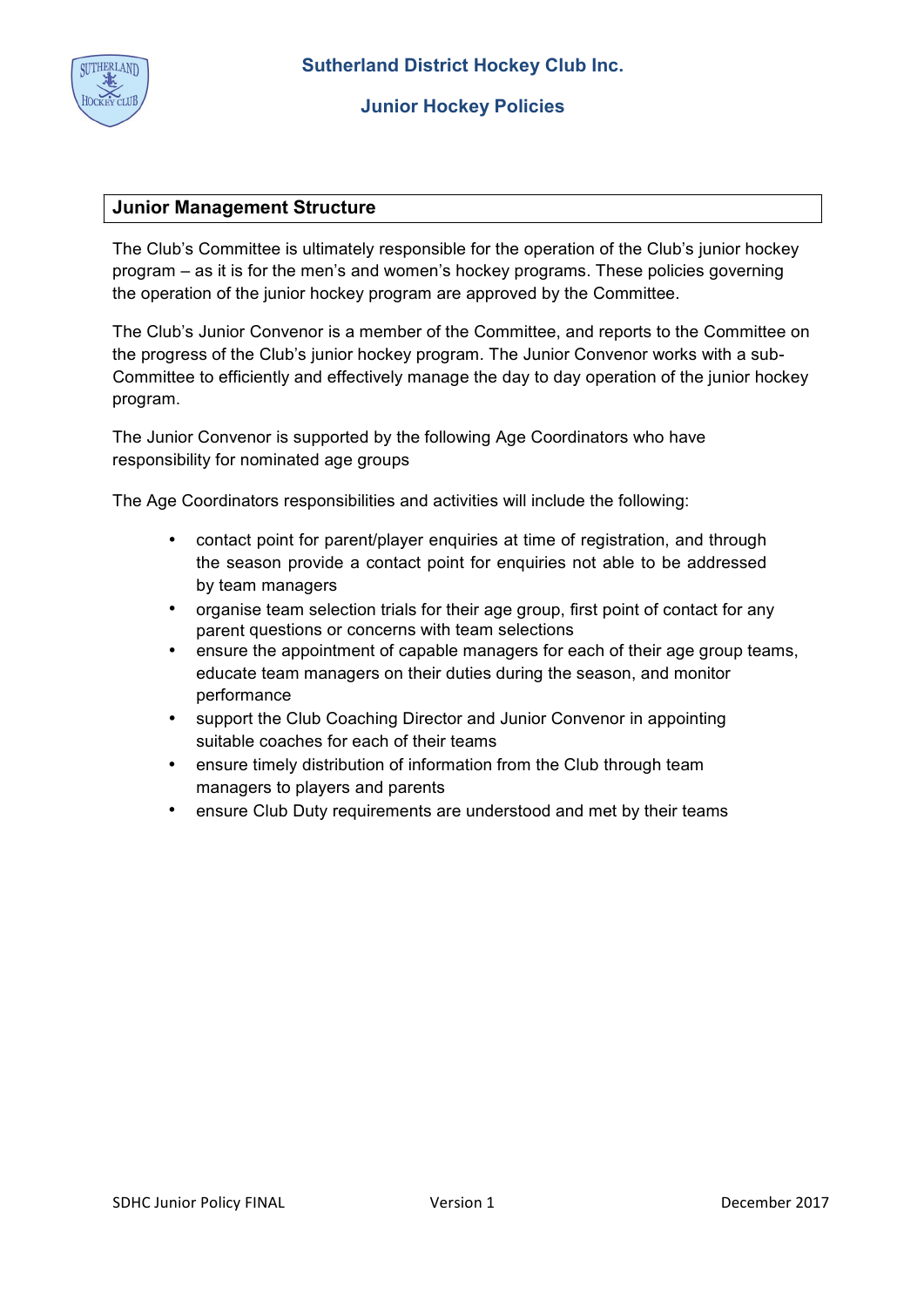

## **Junior Registration**

The winter junior hockey season commences with Club registration days at the end of January and beginning of February (Details available at www.sutho.com.au), followed by selection trials in late February. **New players** must attend one of these registration days with appropriate documentary evidence of their date of birth.

All players (both existing and new) must complete player registration details online at: (to be advised)

Junior Registrations after the club registration days will only be accepted subject to positions being available in suitable teams, and with the approval of the Junior Convenor.

### Association Membership and Single Club Registration

The Association Reform process undertaken by Hockey NSW has resulted in the establishment of a number of new associations to manage hockey across the Sydney region from 2015. Our Club supports this initiative and its goals of promoting the development and growth of hockey at a local level. Our Club will have its primary affiliation with Sydney South Hockey Association from 2015 (covering Sutherland and St George districts). Our junior players may participate in competitions organised by the Sydney South Hockey Association, and may also participate in representative hockey through that Association. We will also field teams that will participate in competitions organised by Sydney East Hockey Association, and Sydney Hockey Association.

In 2018 our Club expects that all our registered junior players are exclusively registered with our Club to play hockey. In particular, we will not accept registrations from players who also wish to register and play in winter hockey competitions with other hockey clubs affiliated with Sydney South Hockey Association. Any player who wishes to also register with hockey clubs affiliated with other associations outside Sydney South Hockey Association must apply for approval from the Club, otherwise their registration with the Club may be declined.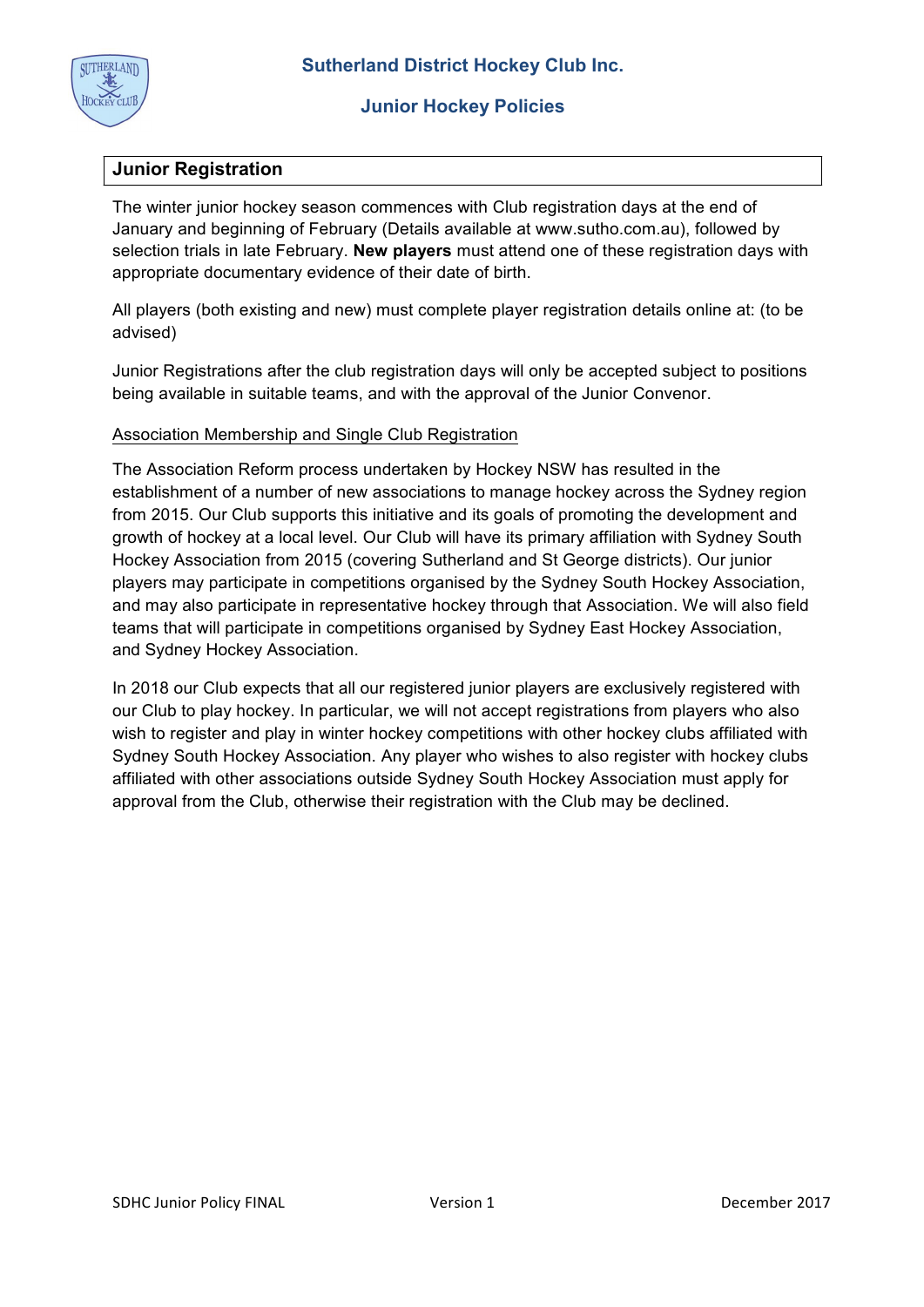

## **Payment of Fees**

The Club will define procedures for payment of fees that will include options for upfront payment at time of registration (preferred), or alternatively offer a defined arrangement for timed payments over a number of months at additional cost.

Participation in selection trials is dependent on players having finalised all registration activities, including payment of fees (or a commitment to timed payments if that option has been selected).

Fees include:

- **Registration**
- Insurance
- Association / competition team fees
- Turf hire fees for training and matches<br>• Use and purchase of team equipment
- Use and purchase of team equipment

If we cannot accommodate your child in a team prior to the commencement of the competition season, your fee payment will be refunded in full.

Because Sutherland Hockey Club is committed to paying certain fees as players and teams are registered, there can be **NO** refund of fees for players withdrawing from teams after the commencement of the competition season.

The competition season is defined to have commenced once team selections have been announced. The date for the announcement of team selections will be published well in advance to allow adequate warning.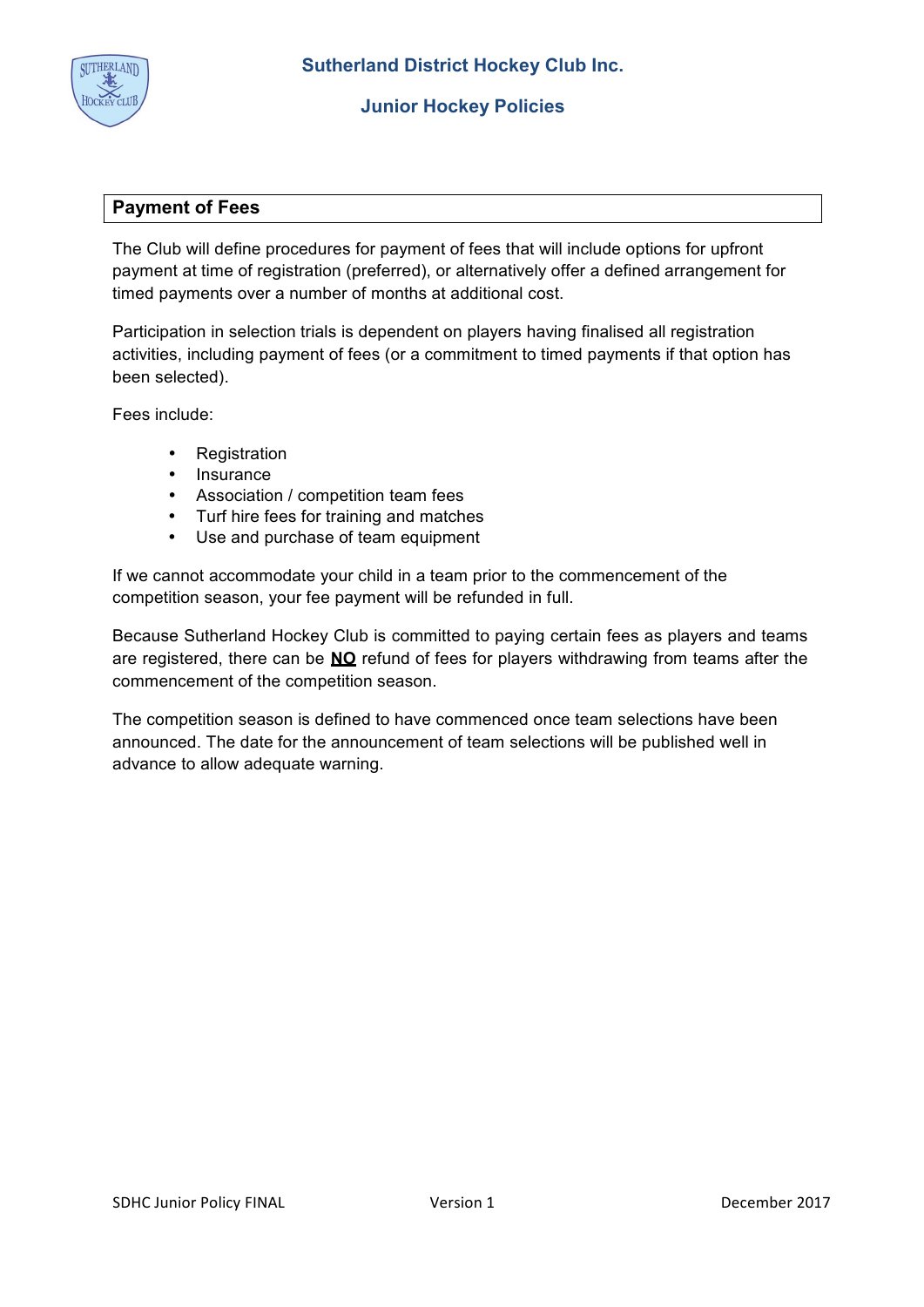

# **Player Commitment Expectation**

Hockey is a team sport – hence each player has a responsibility and obligation to support their team mates during the season to the best of their abilities. This includes a commitment to attend team training sessions and scheduled games throughout the season.

As a minimum, player attendance at one team training session per week is expected. If a player is unable to attend the team's scheduled training on a regular basis, then the Age Coordinator (in conjunction with team coaches) may authorise the player's transfer to an alternative team with a training time they can accommodate.

Some team coaches may organise or recommend additional training sessions or activities for the benefit of individual players. Whilst these activities are never compulsory, all players will recognise that their rate of improvement will correlate strongly with their commitment to training activities.

The Club understands that players will sometimes need to manage occasional clashes with other commitments and we ask that you provide adequate advance notice to your coach and manager when this occurs in order for alternative arrangements to be made for the team.

If players intend to participate in school sport, a second winter/non-school associated club sport, or other activity that may regularly clash with Friday night / Saturday morning Club hockey matches, we expect that the Club hockey commitment will be prioritised as a courtesy to their team mates. If a player (or their parents) has concerns about their regular availability for team training or games during the season, then they should discuss with the relevant Team Manager and/or Age Coordinator in the first instance.

# **Club Duty**

Teams will be rostered on for Club Duty. Parents will be advised of their Club Duty commitments (on behalf of their child) well in advance by their Team Manager. As a community sporting organisation reliant on volunteers, each team's proper performance of their Club Duty makes a significant contribution to the weekly operation of the Club.

Club members and junior parents rostered on for Club Duty must regard their attendance and proper performance of that Duty in the same way players approach attendance and performance at games. Acceptance of a junior player's request for registration requires that parents acknowledge they will meet their obligations under the team's Club Duty requirement. Non-attendance at a rostered Club Duty is unfair on our volunteers, including other Club members and junior parents who do the right thing.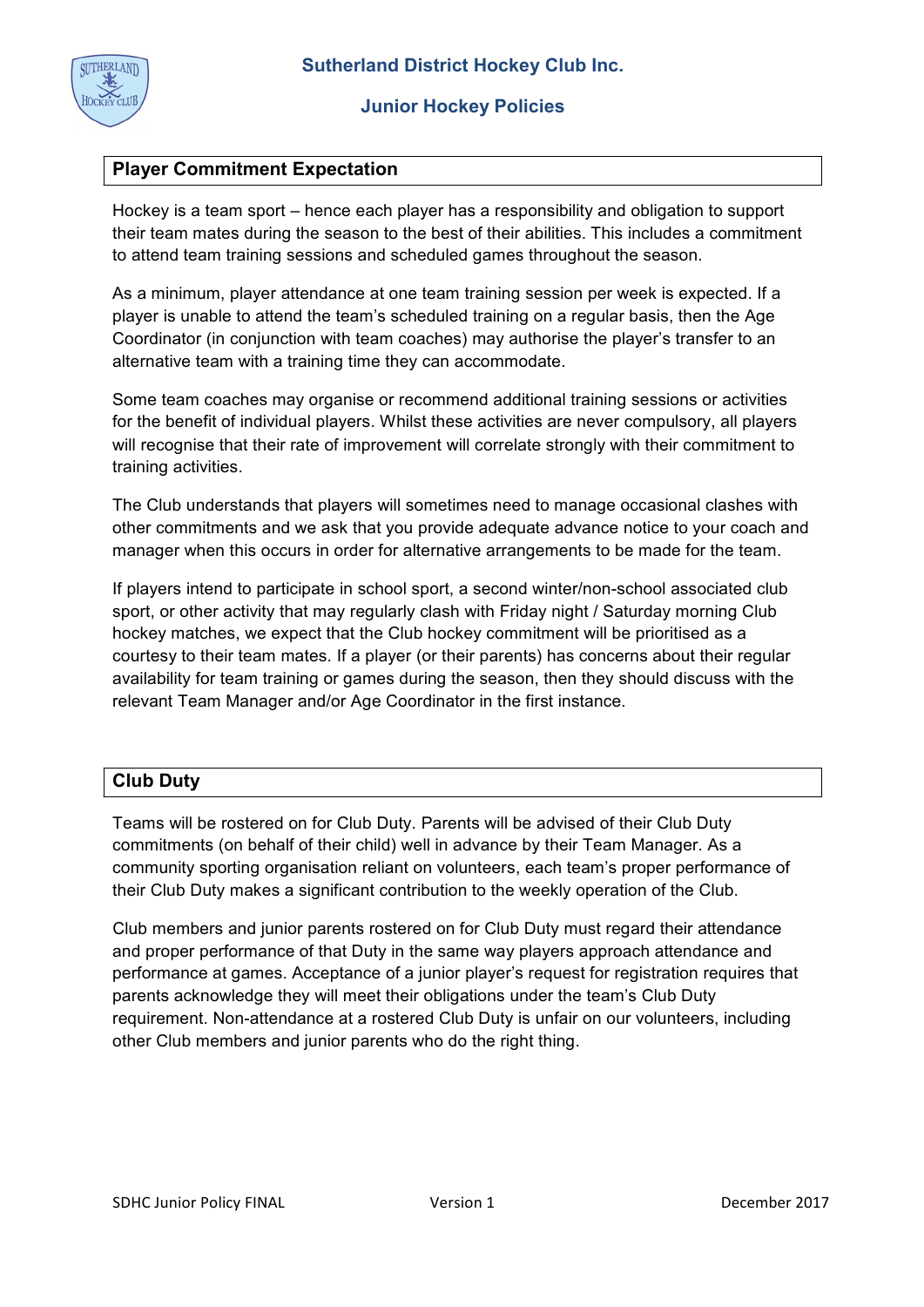

### **Team Selections**

### **Objectives:**

To ensure a fair and equitable selection process within the Club, such that all junior players are provided fair opportunity to be assessed for selection into teams representing the Club.

Ensure that players and parents understand the Club's selection processes and the criteria applied for selection of teams, and parents and players understand the appropriate contact points for questions related to selections.

#### **Selection Process:**

Selection trials for teams will take place at the end of February each year for U11, U13, U15, and U17 age groups. All of the Club's junior teams are open to boys and girls in accordance with the rules of the competitions in which those teams are entered – with the exception of teams entered in girls-only competitions.

Selection trials for each age group will be organised and managed by the relevant Age Group Coordinator, who will be the primary contact point for players and parents for information on selection trials and selection outcomes.

Selection trials may take place on afternoons during the week or on the weekend, based on the availability of selectors.

A selection panel will be appointed by the Club for each age group, and consist of age group coaches and other senior members of the Club with the appropriate qualifications, skills and hockey experience to select teams. It is recognised that some selectors or coaches in a given age group may have children eligible for selection in that age group. In these circumstances, a selector may not comment on the performance or capability of their child.

Players must have completed all registration requirements, including payment of fees, in order to participate in selection trials. Players must participate in selection trials to be properly and fairly considered alongside their peers for team selection. Players who are unable to participate in any selection trial must advise the Age Coordinator in writing the reasons for their absence and/or inability to trial.

Selection trials will consist of a mixture of drills and games to assess a player's skill level and performance in game situations. During the selection trials, the Selection panel will be assessing physical attributes such as speed, strength, agility, endurance, power and flexibility, as well as technique and proficiency in specific skill executions, along with game skills including positional and tactical awareness, team play, and overall performance in game situations. Player attitude, onfield behaviour, team dynamics and good team culture will also be taken into consideration when selecting players for a team.

Teams will typically be selected with 13-14 players, but no more than 14 players. The intention in selecting 13-14 players is that teams are able to accommodate the occasional

SDHC Junior Policy FINAL **Version 1 December 2017**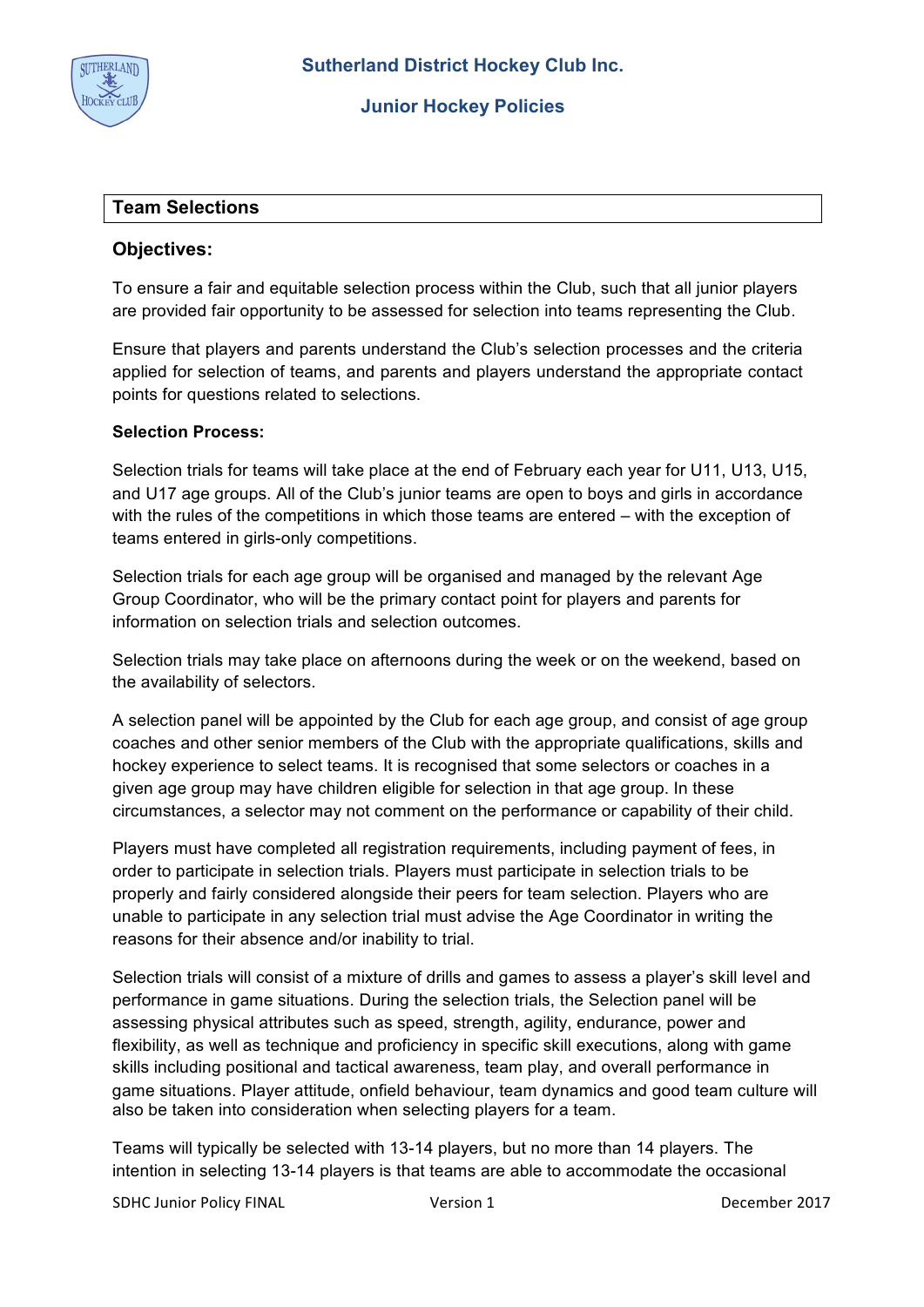

injuries or player absences that will inevitably occur, and players will also become familiar with substitutions and team rotations that are very much part of modern hockey at all levels.

Team selections will be announced on the Club website and/or by email within 48 hours of the final selection trial for each age group. Any questions or issues from players or parents with team selections must be raised with the relevant Age Coordinator within 48 hours of team announcements being made.

All team selections announced for the start of the season are subject to review by the Club up until the completion of the  $3<sup>rd</sup>$  round of competition. This enables selectors and team coaches to make any essential adjustments to the benefit of individual players and teams, and taking account of the commitment, attitude and performance of players in those initial weeks of competition and training.

## Playing-up in Higher Age Groups

Players are expected and encouraged to trial in the age group corresponding to their birth date. However the Club recognises that in exceptional circumstances there may be justification and benefit in a particular individual trialling for selection in an older age group competition. Players wishing to apply for selection in an older age group (in preference to their age group by birth date) must do so in writing to the Junior Convenor prior to the selection trials, providing justification for their request. The application will be considered by an independent Selection Panel appointed by the Committee.

In assessing an application for a player to be selected in a higher age group division, the Selection Panel will consider a range of factors to assess the player's suitability and the benefits they could be expected to derive from moving to the higher age group. These factors would include, but not be limited to:

- Expected capability to perform in the higher age group: demonstrated level of skill, physical capability, attitude and maturity, game knowledge and match performance
- Anticipated player development benefit from participating in the higher age group competition over and above their own age group competition
- Club and team benefits of the player participating in the higher age group competition

Separate from the above process for a player to nominate for permanent selection in a higher age group team and competition, the Club also supports players nominating as occasional or casual substitutes in higher age group teams to cover absence of regular players eg through injury. In this situation the player's commitment to their regular team must always have priority over their availability as a casual substitute to another team.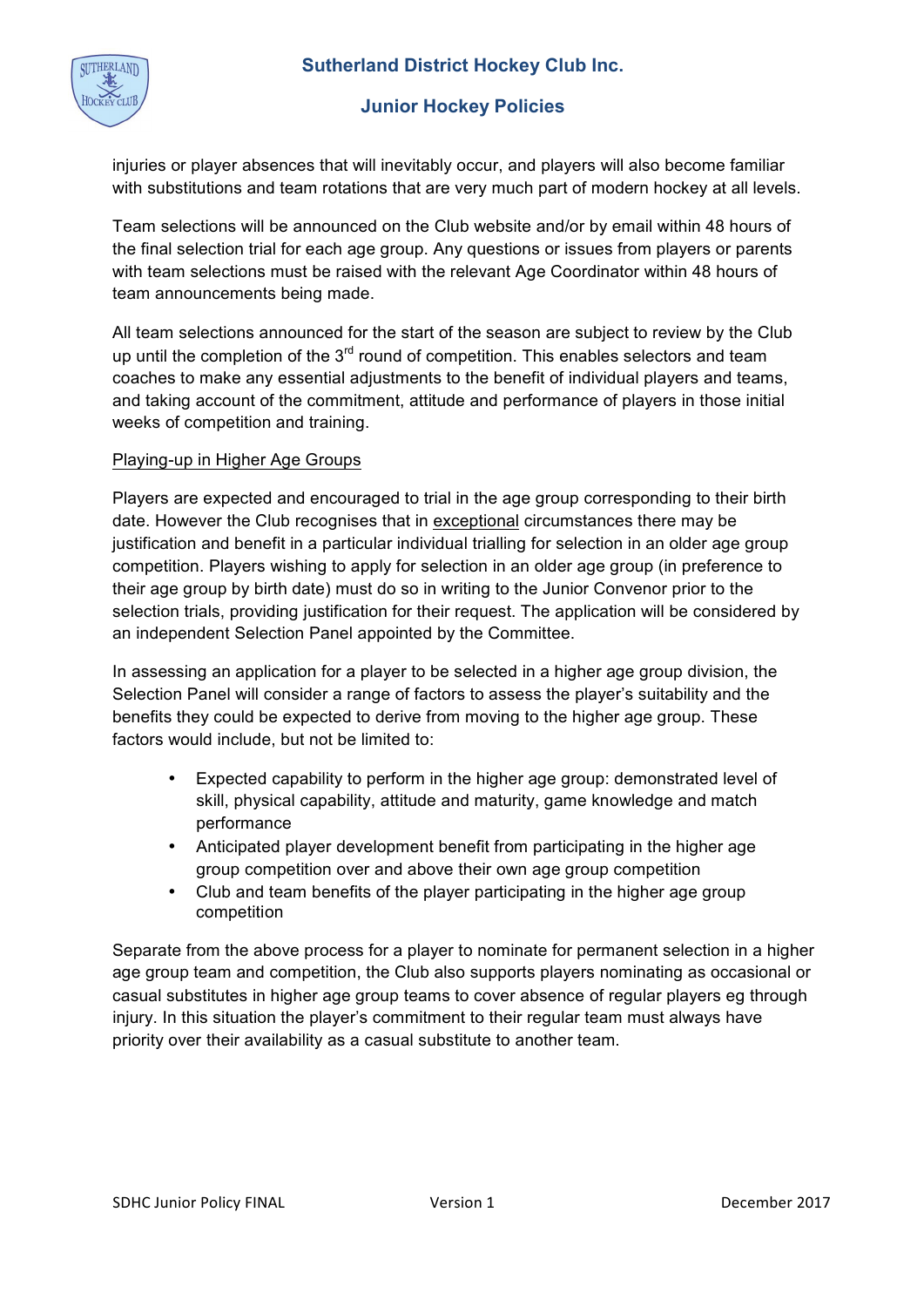

# **Match Day & Team Interchange Policy**

- A team of 13-14 registered players are all entitled to equivalent game time over the course of the season (assuming they are all available for all games).
- Coaches and managers will endeavour to ensure that over the season all players will spend approximately equal time on the interchange bench, subject only to a player's commitment to attending training and games.
- Unless varied by agreement with the team coach and manager, each player should arrive 30 minutes before the start of their game to ensure the coach can properly prepare the team for their game
- At the conclusion of the game, the team coach will normally spend a few minutes talking with the team about the game
- All available players are to take their turn on the interchange bench during each game if more than 11 regular players are available and present for the game.
- A team may, at the coach's discretion, make use of eligible substitute players from other Club teams but only in the event of regular players being unavailable.
- Managers will record the names of players who are interchanged for each game, and will assist the coach in identifying players who need to return to the field.
- Players may be interchanged during a game more than once.
- Players who turn up late to matches without prior agreement with the coach (meaning after the arrival time the coach has set for players to be at the ground) must understand this is very disruptive and will negatively impact the team's preparation for the game. These players may, at the coach's discretion, spend additional time on the interchange bench and/or not be part of the starting line-up.
- For Semi-finals, Finals and Grand Finals every child will play, but time spent on the field will be at the discretion of the coach.
- In the situation where the team has a regular goalkeeper, this will result in a goalkeeper having a higher than average game time over the course of the season.
- This policy applies equally to all teams.